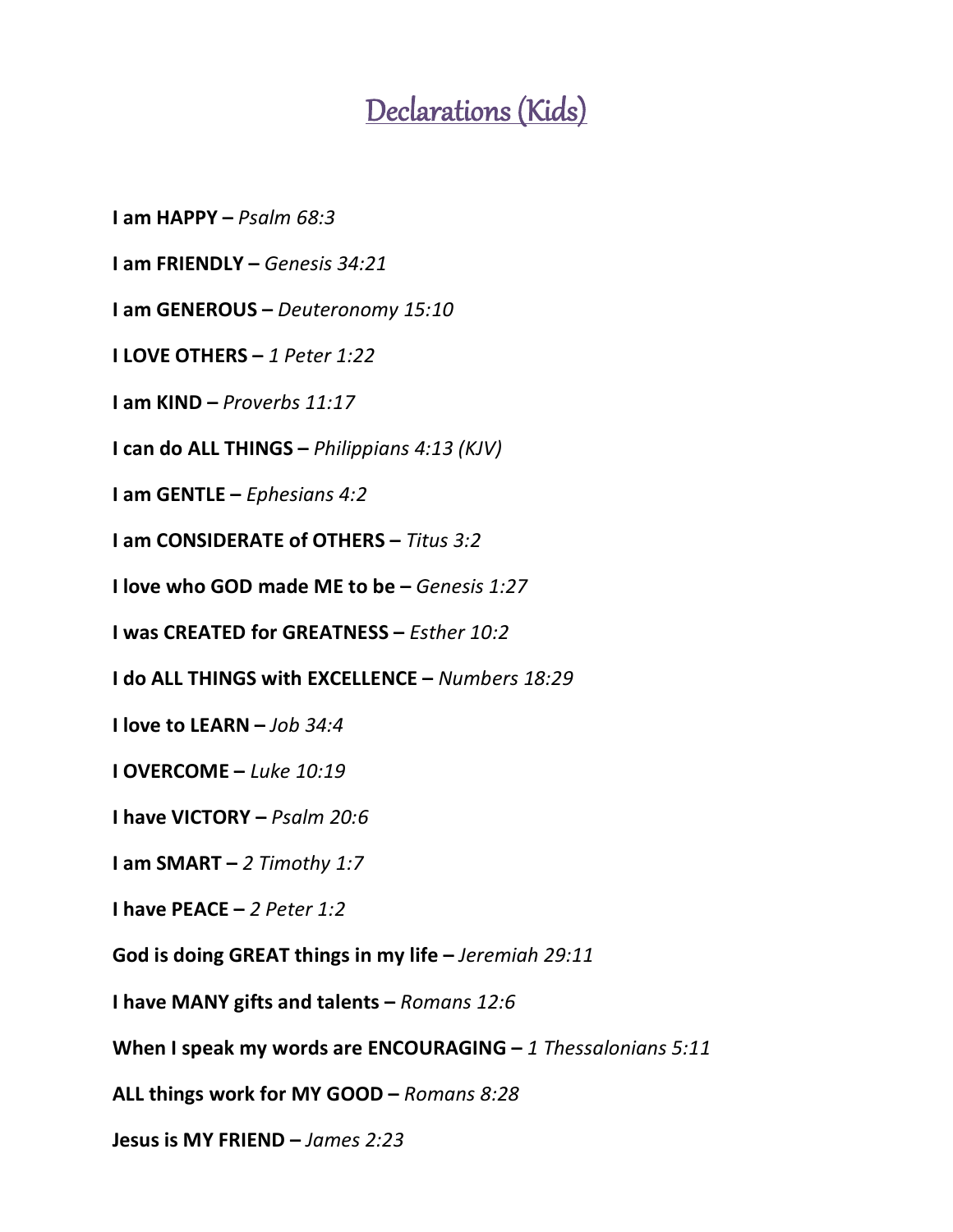**I am a WARRIOR in God's KINGDOM –** *2 Corinthians 10:4*

**I see the BEST in ALL THINGS –** *1 Corinthians 2:15*

**My thoughts are PURE –** *Philippians 4:8*

**I have the mind of CHRIST –** *1 Corinthians 2:16*

**I have a GREAT ATTITUDE –** *Philippians 2:5*

**I am DILIGENT –** *Proverbs 21:5*

**I am SIGNIFICANT –** *Ephesians 1:11*

**I am FOCUSED –** *1 John 3:3*

**I am making my MARK –** *Matthew 28:19-20*

**I have VISION –** *Proverbs 29:18 (KJV)*

**I am RESPECTFUL –** *Romans 13:7*

**I am JOYFUL –** *Psalm 5:11*

**I am VALUABLE –** *Genesis 1:26-27*

**I walk in FAVOR –** *Psalm 5:12*

**I have God's BLESSING –** *Philippians 4:19, James 1:17*

**I am growing STRONG in WISDOM and STATURE –** *Luke 2:40*

**The GRACE of GOD is upon ME –** *Luke 2:40*

**I am GRATEFUL –** *1 Thessalonians 5:16-18* 

**I am HEALTHY –** *John 10:10, 1 Peter 2:24*

**I am OBEDIENT –** *Hebrews 13:17*

**I am HONEST –** *Proverbs 12:22*

**I am HELPFUL –** *Isaiah 50:7*

**I SERVE OTHERS –** *James 1:22, Mark 10:45*

**I see a need and FILL IT –** *James 4:17, Proverbs 10:4*